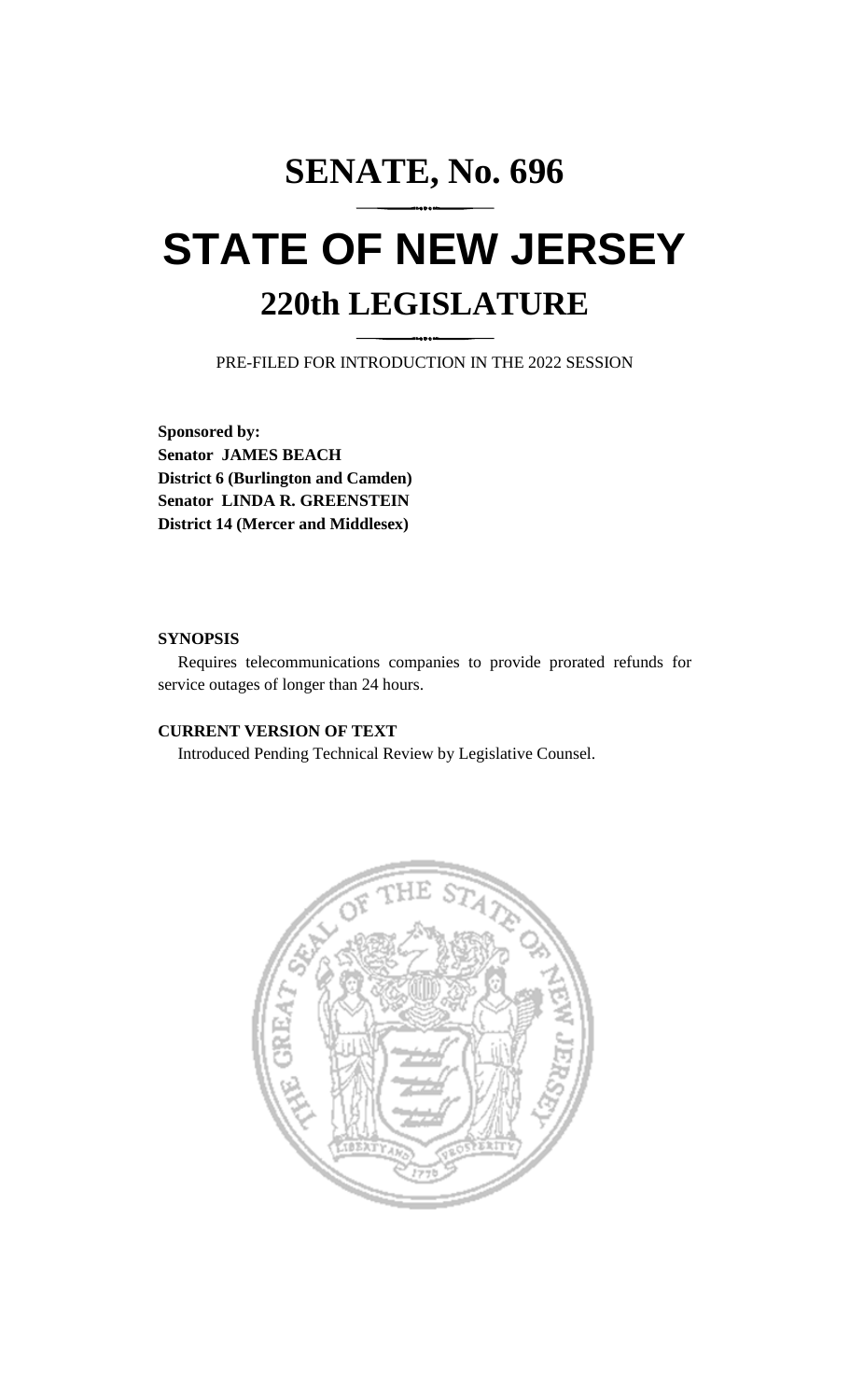#### **S696** BEACH, GREENSTEIN

 $\mathcal{D}_{\mathcal{L}}$ 

 **AN ACT** concerning refunds for telecommunications service 2 interruptions and amending P.L.1991, c.428 and P.L.2007, c.195. 

 **BE IT ENACTED** *by the Senate and General Assembly of the State of New Jersey:*

 1. Section 4 of P.L.1991, c. 428 (C.48:2-21.19) is amended to read as follows:

 4. a. Notwithstanding the provisions of R.S.48:2-18, R.S.48:2- 21, section 31 of P.L.1962, c.198 (C.48:2-21.2), R.S.48:3-1, or any other law to the contrary, the board shall not regulate, fix or prescribe the rates, tolls, charges, rate structures, terms and conditions of service, rate base, rate of return, and cost of service, of competitive services. The board may require the local exchange telecommunications company or interexchange telecommunications carrier to file and maintain tariffs for competitive telecommunications services.

 b. The board is authorized to determine, after notice and hearing, whether a telecommunications service is a competitive service. In making such a determination, the board shall develop standards of competitive service which, at a minimum, shall include evidence of ease of market entry; presence of other competitors; and the availability of like or substitute services in the relevant geographic area.

 c. The board may determine, by rule, order, or in accordance with the provisions of a plan filed pursuant to subsection a. of section 3 of this act, what reports are necessary to monitor the competitiveness of any telecommunications service.

 d. The board shall have the authority to reclassify any telecommunications service that it has previously found to be competitive if, after notice and hearing, it determines that sufficient competition is no longer present, upon application of the criteria set forth in subsection b. of this section. Upon such a reclassification, subsection a. of this section shall no longer apply and the board may determine such rates for that telecommunications service which it finds to be just and reasonable. The board, however, shall continue to monitor the telecommunications service and, whenever the board shall find that the telecommunications service has again become sufficiently competitive pursuant to subsection b. of this section, the board shall again apply the provisions of subsection a. of this section.

 e. Notwithstanding the provisions of subsection a. of this section, the following safeguards shall apply to the offering of any competitive service by a local exchange telecommunications company:

**Matter underlined thus is new matter.**

**EXPLANATION – Matter enclosed in bold-faced brackets [thus] in the above bill is not enacted and is intended to be omitted in the law.**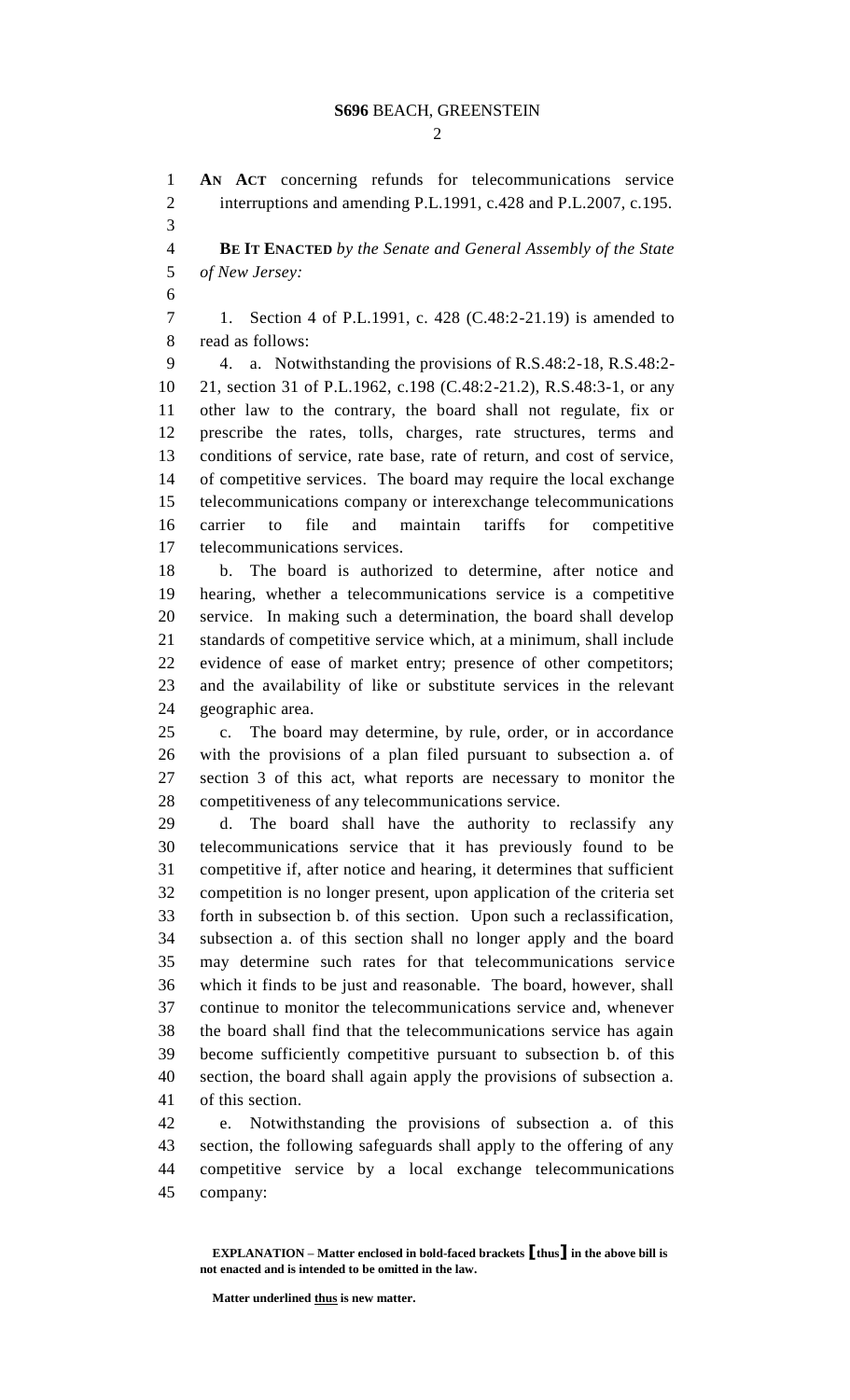(1) the local exchange telecommunications company shall unbundle each noncompetitive service which is incorporated in the competitive service and shall make all such noncompetitive services separately available to any customer under tariffed terms and conditions, including price, that are identical to those used by the local exchange telecommunications company in providing its competitive service;

 (2) the rate which a local exchange telecommunications company charges for a competitive service shall exceed the rates charged to others for any noncompetitive services used by the local exchange telecommunications company to provide the competitive service;

 (3) tariffs for competitive services filed with the board shall either be in the public records, or, if the board determines that the rates are proprietary, shall be filed under seal and made available under the terms of an appropriate protective agreement, such as those used in cases before the board; **[**and**]**

 (4) nothing in this act shall limit the authority of the board, pursuant to R.S.48:3-1, to ensure that local exchange telecommunications companies do not make or impose unjust preferences, discriminations, or classifications for noncompetitive 22 services; and

 (5) the local exchange telecommunications company shall, on a prorated basis, adjust a customer's bill, or provide a refund to a customer, who has experienced a service interruption for a period of more than 24 hours. The local exchange telecommunications company shall not require the customer to take any action in order 28 to receive a bill adjustment or refund under this section.

 f. The board shall require a public utility, as defined in R.S.48:2-13, that provides telephone service and is subject to 31 regulation by the board, on a prorated basis, to adjust a customer's bill, or provide a refund to a customer, who has experienced a service interruption for a period of more than 24 hours. The telephone public utility shall not require the customer to take any action in order to receive a bill adjustment or refund under this section.

(cf: P.L.2017, c.77, s.1)

 2. Section 4 of P.L.2007, c.195 (C.48:17-35) is amended to read as follows:

41 4. <u>a.</u> Except as otherwise provided in this act, notwithstanding any other provision of law, rule, regulation or order to the contrary, neither the State, nor any department, agency, board or commission thereof, nor any political subdivision of the State shall enact, adopt or enforce any law, ordinance, resolution, rule, regulation, order, standard or other provision, either directly or indirectly, having the force and effect of law that regulates, or has the effect of regulating,